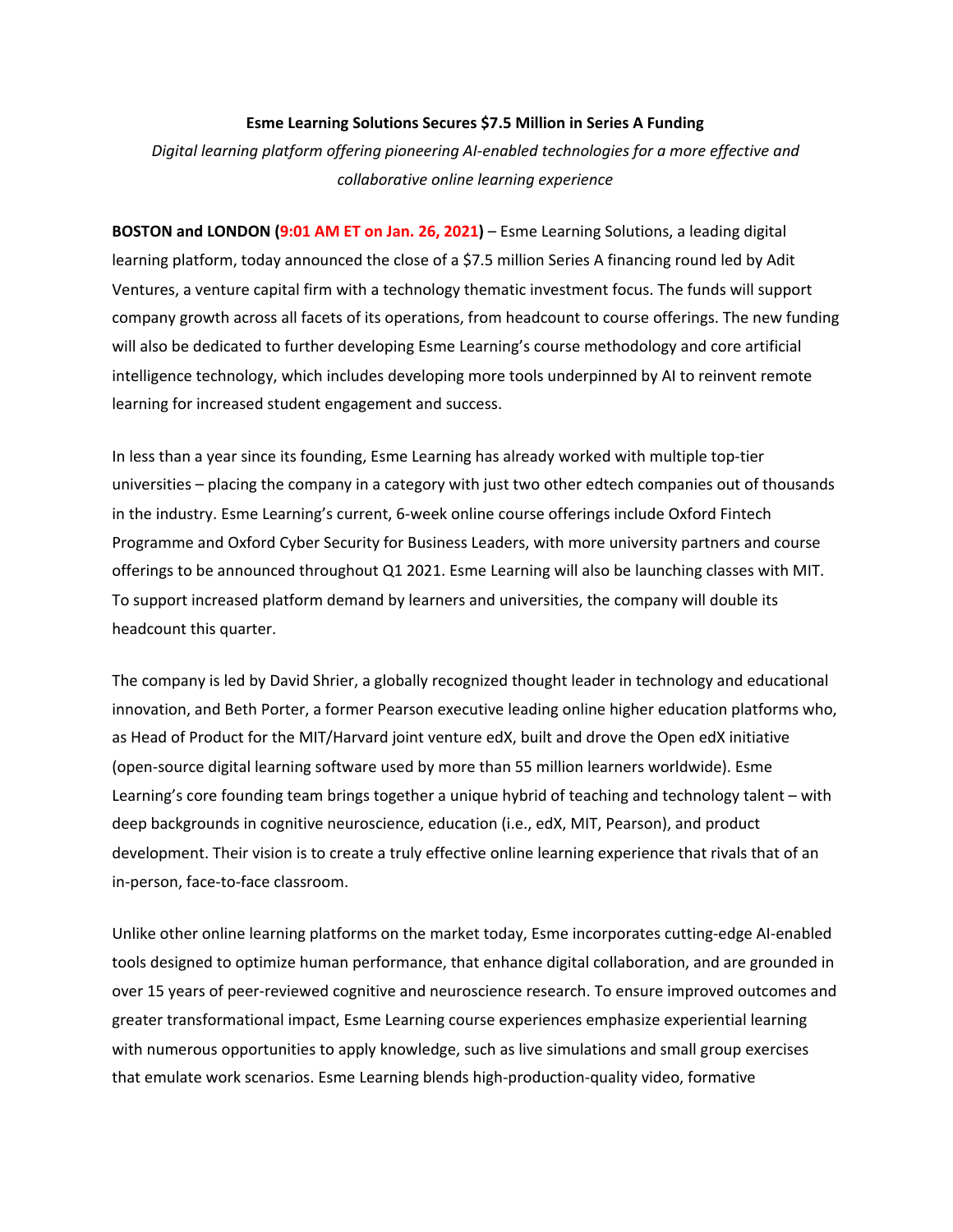assessments, and interactive media with learning design principles that emphasize measurement and feedback, augmented by AI.

Esme Learning's online classes aim to provide a drastically different approach to the current online learning experience and have been well-received by learners. More than 90% of Esme Learning students reported that course offerings met or exceeded their expectations, and when compared to Massive Open Online Course (MOOCs), Esme Learning delivers a 3,000% improvement on students successfully finishing courses. Over 90% of students agreed that Esme course content was engaging, and 96% enrolled in a recent Esme Learning course reported satisfaction with group collaboration, which is a major tenet of Esme Learning's solution. This general learner satisfaction is also reflected in grades and completion rates. Even when compared to other 'concierge' learning companies, Esme Learning students see 23% higher grades over learners who simply viewed and read the materials, as well as 35% higher completion rates.

As digital transformation continues to evolve society and the way we work, the need to upskill and re-skill working professionals across every industry is becoming even more critical. Esme Learning has a unique focus on course offerings that will prepare individuals for jobs of the future, emphasizing emerging technologies, such as cybersecurity, fintech, and blockchain.

"Digital learning is growing at a rapid rate – 400% faster than the general education market – and the growth has only accelerated during the pandemic. Now, there's a sense of urgency to improve the effectiveness of online learning. With specialized AI, online learning can be highly customized and personalized. Esme Learning uses new kinds of AI systems to deliver tangible career impact, helping universities, corporations, and governments foster the workforce of the future," said David Shrier, co-founder and managing director of Esme Learning Solutions.

"Esme Learning has a clear pathway for success as the only digital learning company to implement an AI-enabled platform working in conjunction with top universities that creates a better learning experience," said Michael Block, Esme Learning board member and managing director at Adit Ventures. "Esme Learning's rapidly growing portfolio of courses with the leading universities of the world creates a compelling investment opportunity for us, expanding on our thesis that AI brings real transformation to the future of digital learning. We're particularly excited to back such experienced entrepreneurs with deep domain expertise in education, cognitive science, and AI."